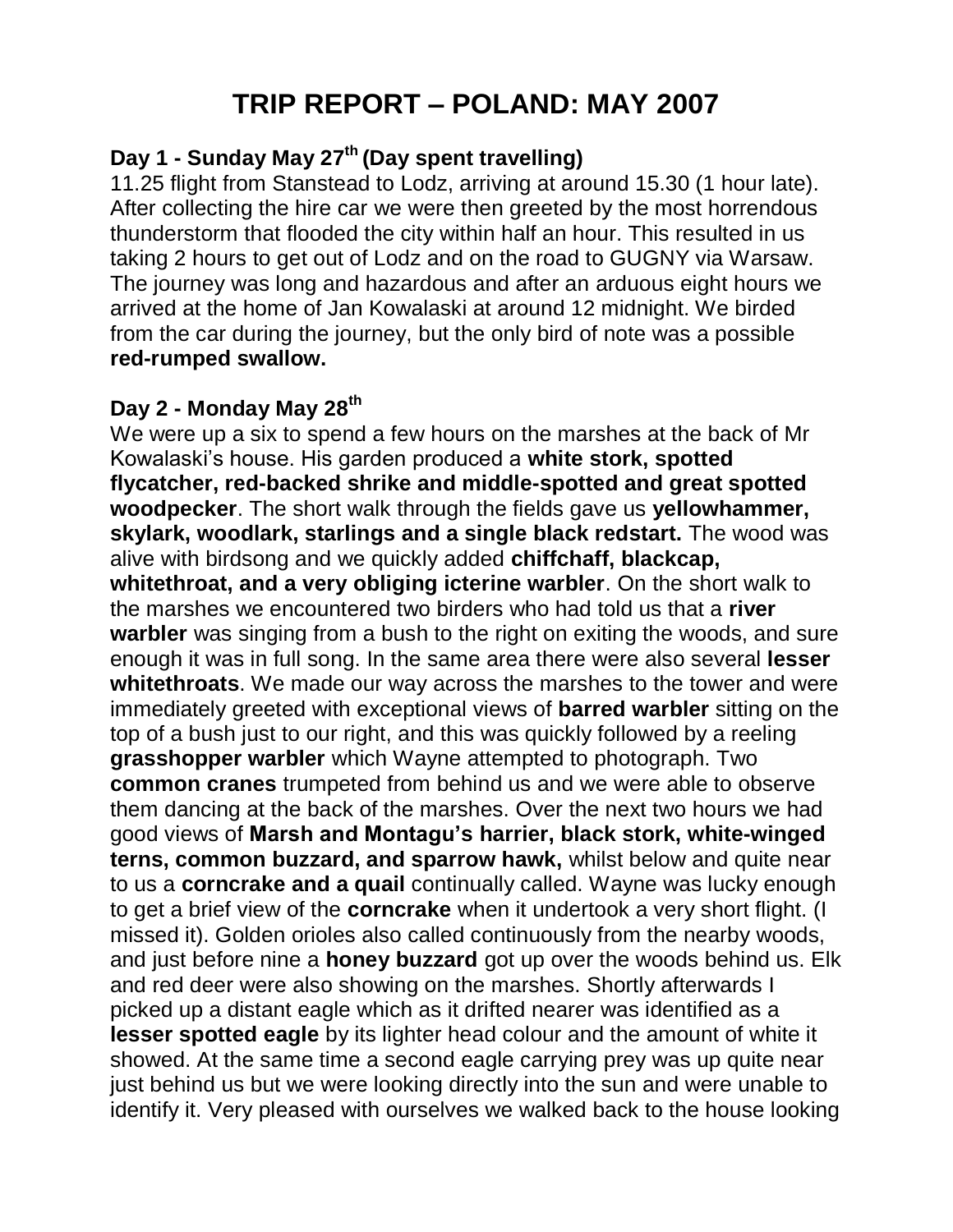forward to breakfast. The **river warbler** was again in full song, and this time we spent a little more time in trying to see it, eventually getting good but brief views.

We spent an hour or so chatting to Jan Kowalaski seeking his advice and he offered o go with us the next day. The early part of the afternoon was spent at the reservoir near Knyszyn as mentioned in Dave Gosney's book. To get to the reservoir we turned off the main road and observed a few **lapwings** around a small pool, before the road passed through a small wood. For some reason we stopped and were treated to quality views of **golden oriole and wood warbler** and a single **black woodpecker** on a tree. (Wayne again got a good view but I only managed to see it flying off to the back of the wood.) Around the reservoir we had **yellow, blue-headed and white wagtails** and numerous **swallows, house martins and swifts**, and also good views of **great reed warbler, reed warbler and reed buntings.** I again picked out a large raptor which was unmistakeably a **juvenile white tailed eagle** which drifted over the reservoir and showed on and off for the next half hour. We drove down a small track to the left of the reservoir and picked up **northern grey shrike**, and a small group of **blacktailed godwit** in a field and also a very **light coloured buzzard** and a strangely marked **marsh harrier**. We drove back to the small town of Monki where we had a coffee and snack and decided on our next move. Late afternoon was spent in the southern edge of the marshes. Near the village of Strekowa Gora we saw numerous **white-winged terns** hawking over the wet meadows and small pools and this site also produced drumming **snipe, redshank, greenshank and a single gargeney.** We then moved onto the pools near the bridge over the River Narew which produced more **white-winged terns and also a couple of black terns and white storks.** Using Gosney's guide we then explored the road south just before the bridge and found the track to the left leading to a collapsed observation tower (although if this was the place, the tower was now upright.) Down this track we had outstanding views of **thrush nightingale, river warbler, and marsh warblers** and also good views of **marsh and montagu's harriers and common buzzard** over the fields to the south. **Corncrakes** were heard in the fields but the bonus bird was **a black woodpecker** on one of the trees lining the track. (Again Wayne had good views and I missed it flying off!!). It was now late evening and we headed for the causeway to the aquatic warbler site. We endured the 4km walk through the woods (not pleasant – we got bit to death by insects) and as we reached the tower the light was starting to fade. We heard several **aquatic warblers** singing but only managed a couple of "short flight" sightings. We decided to call it a day and headed back down the causeway to the car and the short drive back to Gugny where we enjoyed a late meal of roast pork to end an excellent day.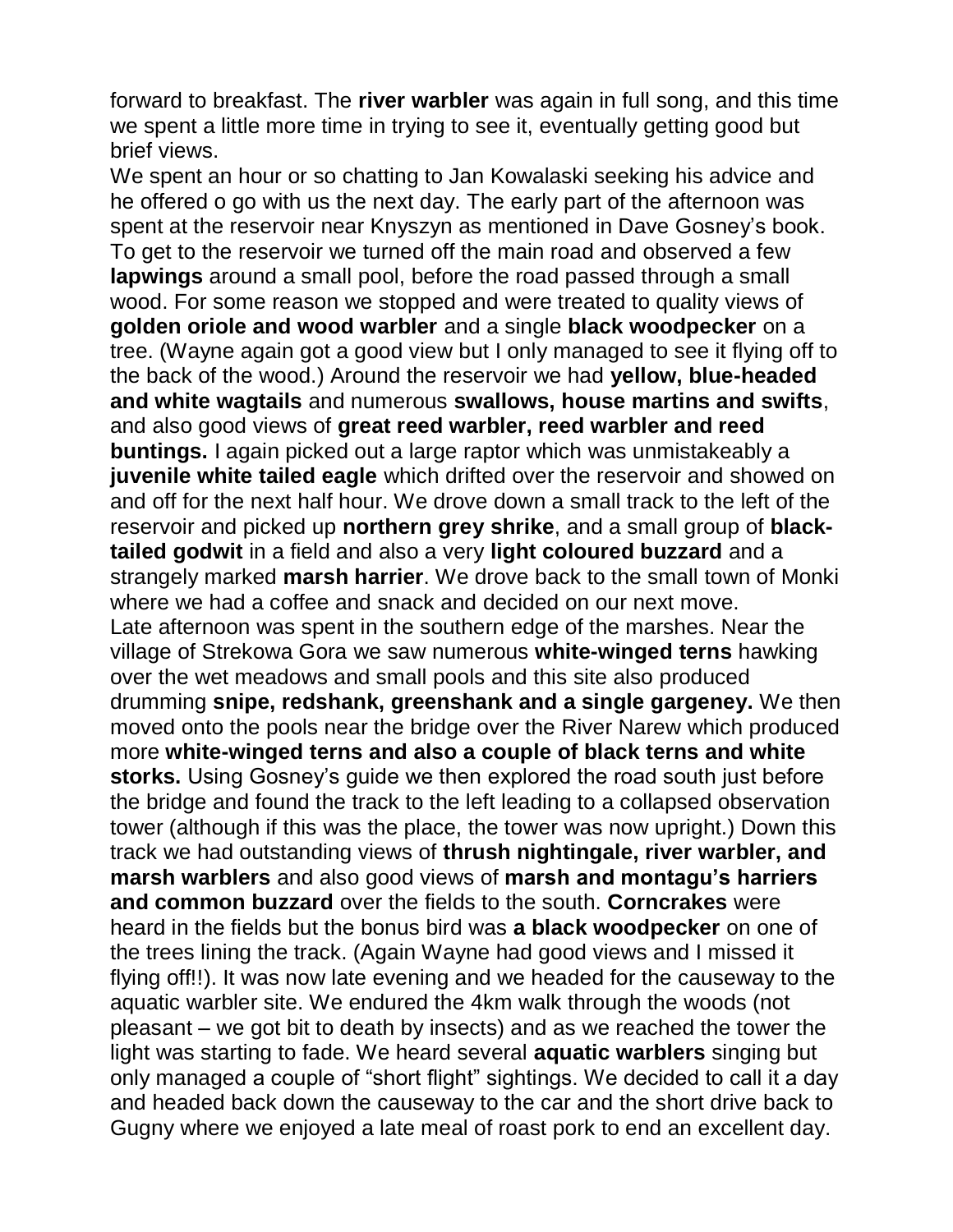## **Day 3 – Tuesday 28th May**

We were up at 4 o'clock to go with Jan Kowalaski to nesting sights of spotted and lesser spotted eagles. The 45 minute journey to the north-east of Goniadz produced **marsh and montagu's harrier, common cranes and white storks.** After crossing the River Biebrza and entering farm land I spotted a large bird sat on the top of a bush. On scoping the bird it turned out to be an adult **greater spotted eagle**, and this made Jan happy as it was not one of his tagged birds. While observing this bird a **hobby** flew by and **corncrake and quail** could be heard quite close by in the meadows. A few minutes drive through farms followed before we reached the woods which were the nest site of both spotted eagle and honey buzzard. There had been very little activity apart from regular views of **northern grey shrike, hooded crow and fieldfare**, constant calling of **golden orioles** and flyover **common crane and grey heron,** and we were about to leave when a **honey buzzard** got up over the woods giving decent views. However the eagles failed to show. We then drove back to Goniadz and after going through the village crossed the river heading north-west. A single **black stork** circled near the bridge and after a mile or so we heard **ortolan bunting** calling. We stopped and searched in vain but returning to the car I spotted two large birds in the distance. On scoping these they turned out to be an **adult white-tailed eagle** being mobbed by a **common buzzard** and this was then joined by a **lesser-spotted eagle**. It was interesting comparing size. We drove further along the road in the hope of closer views but they had drifted off. We reached the spot where Jan knew there was a lesser-spotted eagle nest and the next half hour spent scanning over the woods produced **common and honey buzzard**, **greater and lesserspotted eagle and an adult white-tailed eagle** (presumably the same bird). Finally a **lesser spotted eagle** drifted across the meadows and we were able to get good views. Very pleased with the (long) morning's work we returned for a late breakfast to Jan's home.

In the afternoon Jan decided to come with us again and we paid a second visit to the southern part of the marshes. Our first sighting having gone about half a mile was of an adult elk which appeared from one side of the forest, stopped and looked at us in the middle of the road (50m away), and then galloped off into the other side of the woods. Jan also showed us an active beaver lodge but there was no beaver activity. Good numbers of **white-winged terms** hawked of the wet meadows around the village of Zajki but the birding was cut short by a thunderstorm so we retired to a bar just over the river Narew until the storm blew over. We set off up the west side of the Biebrza river and encountered good numbers of **white-winged terms and black-headed gulls** plus numerous **white storks and**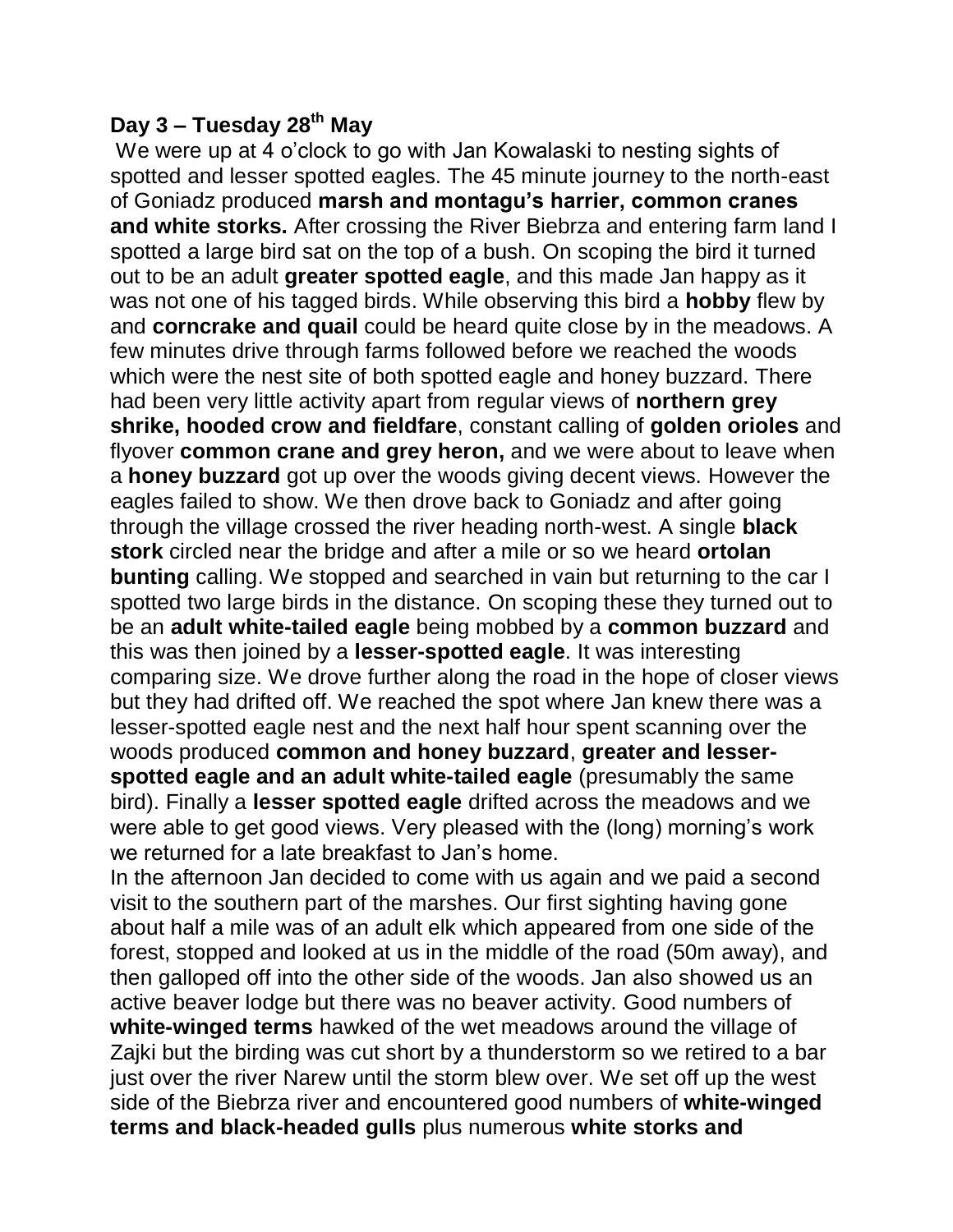**lapwings** in the fields all along the road. **Ortolan bunting** was again heard at several places but the only sighting was a brief fly out of a tree. We stopped at the observation tower overlooking the marshes at Brzostowo and a party of british birders pull up behind us in a mini-bus. Jan got really excited when a single **little egret** was spotted on the far side of a pool. (Apparently they are really rare in Poland). Lots of **white-winged terns** were in evidence but amongst them were a few **whiskered terms, two common terns and a single little term**. Waders were in the form of a few **black-tailed godwits, a turnstone** and other than **mallards, a single shoveller** was present. During our time there nine **gargeney** flew in and we were also greeted to the sight of four **black storks** which circled the area before dropping in to feed. Jan phoned several of his colleagues regarding the egret but before we left it flew off north (Never to be seen again?). We continued north and added **northern wheatear** to our list and Jan took us to a site near the village of Mycenin (??) which is another site for aquatic warbler. The surrounding scrubby area produced sightings of **thrush nightingale; river and marsh warbler** and the reed beds produced **sedge warbler and reed bunting.** We listened for **aquatic warbler** and were rewarded with three singing males but again only the briefest of views. **Golden Orioles** sang constantly from the nearby woods, **marsh harrier** hunted over the reed bed and a single **bittern** was heard booming quite close by. Here we also had both **yellow wagtail** and the blue-headed form of yellow wagtail.

We decided to head back to Jan's for our evening meal and a beer. However the best was yet to come on the way home. The light was just starting to fade as we turned towards Gugny opposite the sign for the village of Goniadz when I spotted what I thought was a woodcock flying in front of us. We stopped the car and to my delight at least, when observed, the bird turned out to be a **great snipe.** Magic - what an end to the day.

## **Day 4 – Wednesday 29th May**

We spent two hours before breakfast walking through the woods in the Budy area and added a couple of new birds to our list – **nuthatch, treecreeper** (three-toed, I presume) **and a male redstart.** We also saw our first **hoopoe** of the trip. Most annoying were a couple of brief sightings of a small warbler which we failed to identify(Greenish??). After breakfast we said our goodbyes to Jan and his wife and set off for the Bialowieza forest area, arriving at our hotel (Pension Garwa) at about 1.30 in the afternoon. We spent an hour or so in the park where we had good views of **great reed warbler, great spotted woodpecker, red-backed shrike, serin, fieldfare and good numbers of hawfinches** feeding on the ground. We were also amazed by the number of **song thrushes** showing in the park. On our way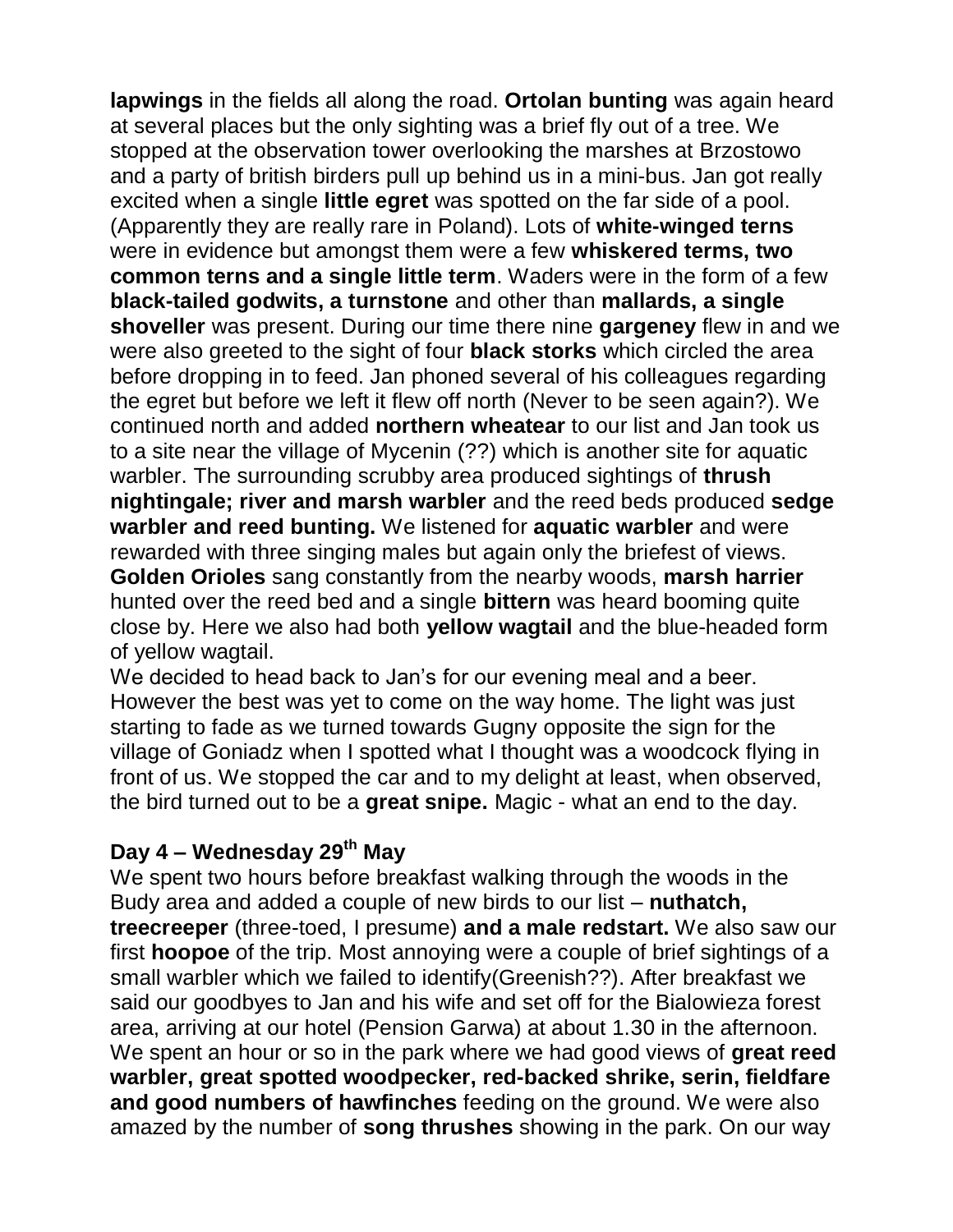back out of the park we bumped into a "birder" who was using a video camera and this turned out to be no other than Dave Gosney, who was on a ten day trip.

At 3.00 pm we met our guide Arek, who took us to the protected area of the forest. On the approach walk we heard numerous **corncrakes** in the meadows either side of us and had good views of a **male and female common rosefinch**. Just before the gates to the forest we had **marsh warbler and thrush nightingale** and **yellowhammers** feeding at our feet. Arek soon spotted a male **collard flycatcher** near the entrance and took us to territories for both **white-backed** (two different birds) and **three toed woodpecker** (male at the nest site). On the way back while Wayne was photographing a male and female **great spotted woodpeckers** at the nest site, a **collard flycatcher** attacked the male from a nearby tree. On the way back out Wayne spotted a female **three-toed woodpecker**, and got some good photographs and just before leaving we picked up our one and only **red-breasted flycatcher** of the trip.

We arranged to meet Arek again at 7.00pm to go to the site of breeding Pygmy owls and we spent the next hour around the parking area looking for wryneck which had been seen earlier in the day and trying to entice **concrakes** from the vegetation by using the Collin's electronic fieldguide and Wayne's palmtop. At one time we had four birds responding and gradually they were moving closer and closer to our artificial calls. We got extremely lucky after about 30 minutes when one of these birds decided to take a quick look at the artificial intruder and made a short "inspection" flight of about 3 seconds (This short view was one of my best moments of the trip.) Really pleased with ourselves we made our way back to the pension to meet Arek again.

We set off for the short drive to the owl sight accompanied by an additional English birder, who had visited two years earlier. On parking the car and a following a very short walk into the woods Arek called the bird and almost immediately the male **Pygmy Owl** appeared above us. It sat there unconcerned and on closer observation it had a mouse in its mouth which including the tail was almost as big as the bird. We returned to Bialowieza for our evening meal.

## **Day 5 – Thursday 30th May**

It was raining heavily when we woke up and spent the next few hours enjoying a leisurely breakfast until it eventually cleared. We spent the morning in the park, where we added **common rosefinch, river warbler, collard flycatcher and a common tern** to the birds we observed yesterday. We met Arek again at 2.00 pm and he took us to nest sites of lesser spotted and middle spotted woodpecker, both giving excellent views. He told us he knew the nest site of roller and black woodpecker but this